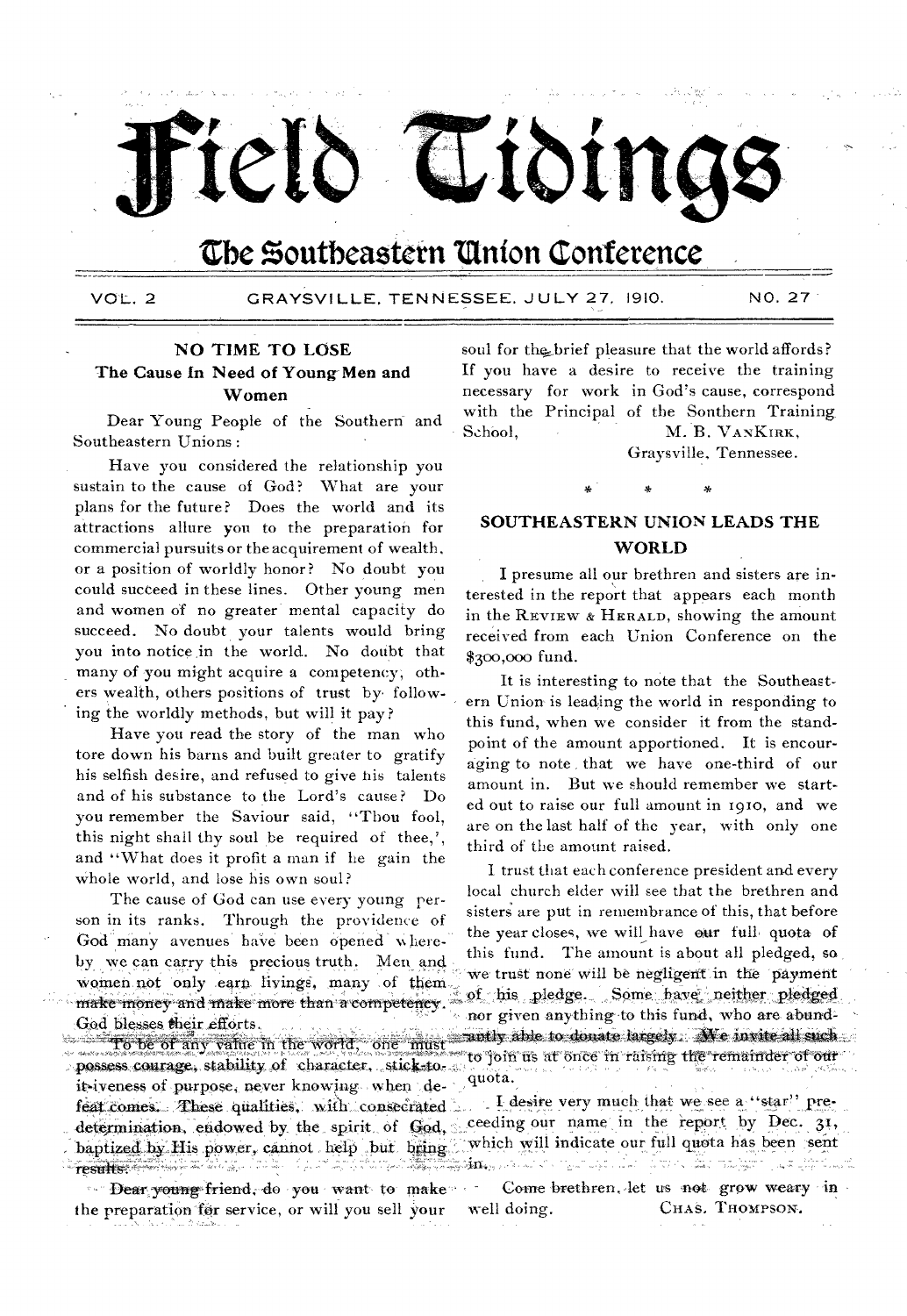### CUMBERLAND

### Camp-meeting

Our annual conference and camp-meeting will be held this year in Chattanooga. August z5 to September 4 has been chosen as the date for this Annual Convocation. It is none too soon for all of our people to begin to lay plans to come. The Executive Committee of the Conference has laid broad plans for this meeting, desiring to make it the best that has ever been held in the Cumberland Conference.

A beautiful grove on Orchard Knob Avenue in the Highland Park addition of this city has been secured in which to pitch our tents. The city has agreed to furnish us with water which will be piped upon the ground. To quite an extent the camp will be lighted by street lamps located in the camp. The electric cars run within one and two squares of the grounds.

In one of our late committee meetings the following action was taken in reference to our camp : A. D. West was chosen as superintendent of the camp. C. W. Slade to have charge of the lumber and the tent furnishings. G. B. Lane to have charge of the grocery. Mrs. P. G. Stanley to superintend the dining tent. R. L. Williams to have charge of the singing. D. W. Dillion to have charge of the straw and feed. It was also voted that we ask our Medical Superintendant to provide a medical tent.

The dining tent will be conducted in a  $35x$ 5o ft. tent, screened from the flies. Meals will be served on the European plan—each person waiting on himself, and paying for just what he gets. Let everyone plan to leave his stoves and dishes at home, and come to board at the Conference Cafeteria. You will like it.

P. G. STANLEY, President.

### **DISAD VANTAGES**

\*-

Forasmuch as many have set forth the benefits and advantages certain to occur by attending the South Carolina camp-meeting to be held dt Union, S. C., Aug. 4-14, I have taken it in hand, "0 excellent Prospective Attendant, to warn you regarding the troubles, disadvantages, and unpleasantnesses that are sure to be in evidence.

r. If you attend this meeting, the chickens will all run off from home, or the hawks will catch them, or the bad neighbors will steal them.

a•. The storms will damage the growing

crops unless you are at home to worry about it constantly.

3. It will take several- days of your time that you would otherwise, spend in working, worrying, and making money.

4. Calls will be made for contributions to missions, and under the inspiritation of the meeting you will be moved to give liberally. All this will be saved if you stay at home.

5. You may become so enthusiastic that you will go out into the Lord's work; and if so you will have to leave home and all its comforts, while if you stay at home, you will doubtless continue to enjoy the carnal security of your business.

6. If you do go, do not take the children and youth, for there will be men there trying to get them interested in getting them to go to the Training School, and thus there will be still more expense incurred.

7. Any way do not encourage the wife to go. Let her stay at home with the children. If she goes she will want a new dress, and just as likely as not when she attends the mothers' meetings she will want to subscribe for the LITTLE FRIEND and YOUTHS' INSTRUCTOR, and that means still more cost.

8. Do not get there at the first of the meeting. Wait and come in a day or two late Of course that causes confusion, but those who have the meeting in charge need to be tried men ; and you may as well try them as any body.

9. Do not stay till the close, but pull out sometime while a meeting is in progress. Of course you can go around and-shake hands goodbye. If it disturbs the meeting it will also, develop patience. By leaving before the close you may also miss the collection for the emergency fund.

If you hold these "scattering" suggestions, and follow carefully the advice given, you will doubtless be able to go home and find much fault with the way things were managed.

T. H. JEYS.

# \* \* \* **GRIFFIN, GEORGIA**

Tent meetings, preparatory to the campmeeting, began here, July 8th. The attendance from the first was very good; reaching three hundred on Sunday night, the 10th. We are very much encouraged at the prospect for a harvest of souls here. The people seem eager to hear. We, had a good attendance every night last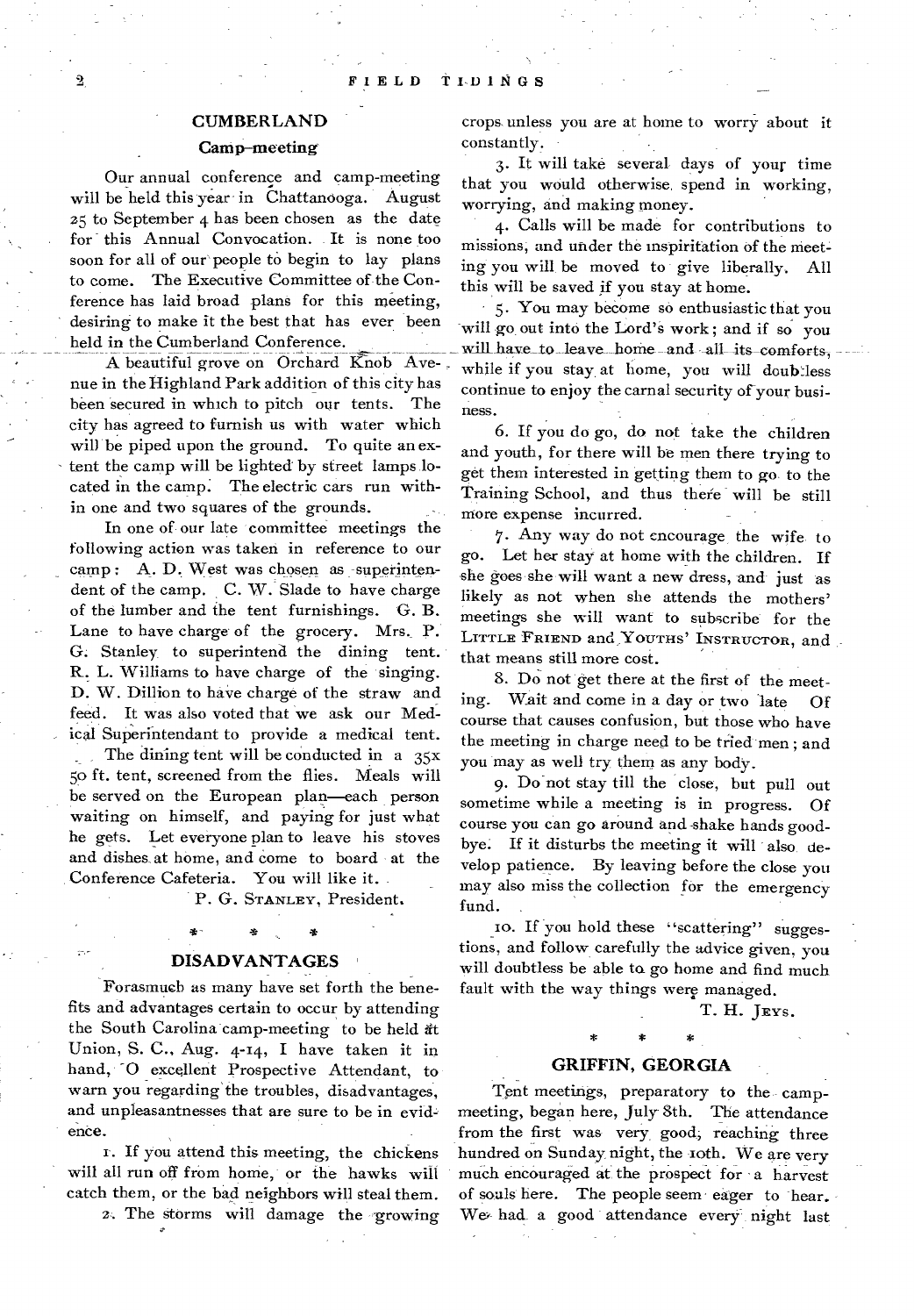week, reaching five hundred on Sunday night, the 17. Some have expressed thernselVes as convinced that the seventh-day is the true Sabbath, and that they are going to obey. The brethren began the meeting with the messages, presenting the distinguishing points upon faith, reaching the Sabbath truth in the second week, Sunday night. The camp-meeting will come in to bind off the work.

We have met with the very kindest feelings here. Several ministers have attended.

At this writing, Tuesday, July 19, our camp is well in order, and presents a neat appearance. We expect a large attendance of our people.

Brethren, pray for us.

C. B. STEPHENSON, Griffin, Ga.

### NORTH CAROLINA

### Camp-meeting

The time for our camp-meeting is fast approaching. Surely it is not necessary for me to refresh the minds of the brethren and sisters of the importance of attending these yearly gatherings. The Lord has spoken plainly to us all, regarding the matter. I cannot refrain, however, from making an earnest appeal for all to be present. Your influence is needed.

It will be the time to elect new officers, and transact such other business as will naturally come before us. It will be a time of special blessing and earnest seeking after God. A time of refreshing and fitting up for better service.

Do we not all need the power in our lives, that will enable us to break every band? Can we afford to remain away?

Let us not over-look the time, August 18— .28 ; and the place, Kernersville. This is a town Of 15oo inhabitants, on the Southern R. R.., about half way between Greensboro and Winston-Salem.

We expect excellent help from the Union.

n<br>Sydje oplijatelijski proton (\* 1931)

### **NEWS NOTES**

The camp-meeting season in the Southeastern Union has already begin. The meeting at Griffin is favored by the attendance of Elder Thompson; V. O. Cole, and M. B. VanKirk from Graysville.

The Southern Training School calendar is 'ready for distribution. The first mailing took place last week. The readers will notice that it is in the form of a quarterly magazine,

The Dormitory at the school is under process of construction, and every nerve will be strained to have it ready for occupancy at the beginning of school.

Prof. H. S. Miller, who has been canvassing for some weeks, returned home for the summer because of ill health:

The Graysville Sanitarium is enjoying good patronage. For this we are glad.

Mr. Will Melendy and wife arrived from Illinois. They visited their former home in Graysville last week.

Mr. LaRue Melendy and wife have gone to Atlanta to engage in the work at the Sanitarium there.

Brother R. L. Williams is enjoying a visit from Mrs. William's brother, Dr. and Mrs. Risley, of Battle Creek.

Prospects for the Training School next year are encouraging. Already a goodly number have written, signifying their intention of continuing their school work, or beginning work here next year.

# **\* \* \***

### **THE SIGNS MONTHY FOR AUGUST**

The August number of the SIGNS OF THE TIMES Monthly Magazine will be especially helpful to those who wish to work for a scholarship in any of our schools, as one of the leading themes is on the subject of education. Articles setting forth the principles of true education will appear from such men as Prof. Griggs, Prof. Cady, Prof. Howell, Elder Spicer, and others. The subject will be introduced by a short plea for the cause of education, and also for the students selling the .magazine. Half-tone engravings of some of our leading colleges will appear in connection with these articles. 5o copies and over, 4 cents per copy. They, sell, for to cents. Agents wanted every-Where. Order at once from your Tract Society, or SIGNS OF THE TIME, Mountain View, Calif.

### WE EDUCATION

One of the leading themes of the SIGNS OF THE TIMES Monthly Magazine for August will be on the subject of education. The articles have been secured \_from some of your leading educators. Following are the titles and a brief outline of some of the principle arti-

Service Company of the Company of the Company of the Company of the Company of the Company of the Company of the Company of the Company of the Company of the Company of the Company of the Company of the Company of the Comp

"The Ideal Education" by Professor Frederick Griggs, president of Union College, College View, Nebraska. Here is an ideal clearly delineated, which can be made real. There are hundreds of teachers and thousands of